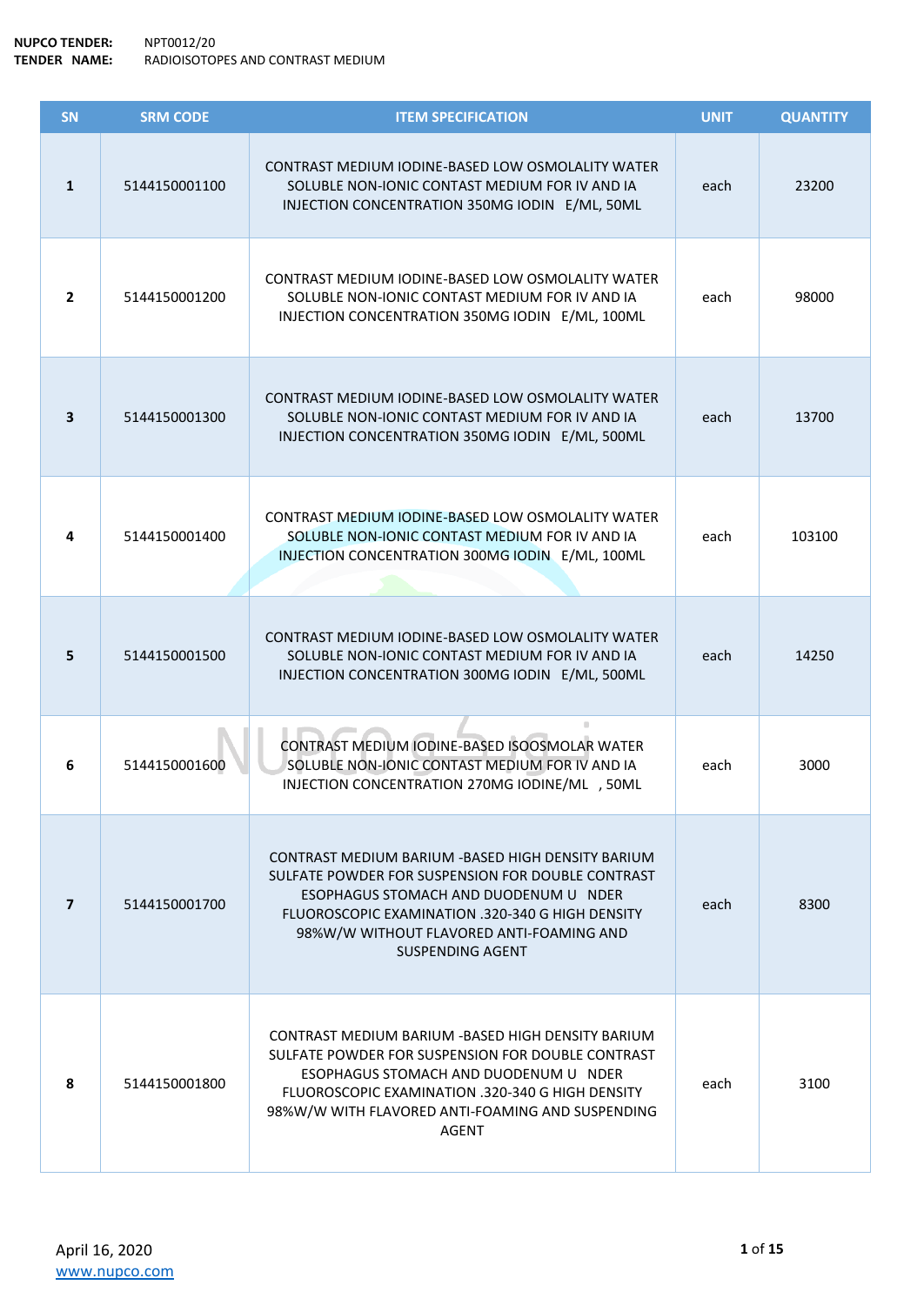| SN | <b>SRM CODE</b> | <b>ITEM SPECIFICATION</b>                                                                                                                                                            | <b>UNIT</b> | <b>QUANTITY</b> |
|----|-----------------|--------------------------------------------------------------------------------------------------------------------------------------------------------------------------------------|-------------|-----------------|
| 9  | 5144150001900   | CONTRAST MEDIUM IODINE-BASED WATER SOLUBLE CONTRAST<br>MEDIUM WITHOUT FLAVORING FOR G.I.T EXAMINATION<br>300MG I/ML AND CT SCAN (ORAL AND RECTAL) 100ML/BOTTLE                       | each        | 3720            |
| 10 | 5144150002000   | MRI CONTRAST MEDIUM MACROCYCLIC IONIC GADOLINIUM-<br>BASED WATER SOLUBLE CONTRAST MEDIUM FOR<br>INJECTIONCONCENTRATION 0.5MMOL/ML, 10ML/VIA LS                                       | Vial        | 28500           |
| 11 | 5144150002100   | MRI CONTRAST MEDIUM MACROCYCLIC IONIC GADOLINIUM-<br>BASED WATER SOLUBLE CONTRAST MEDIUM FOR<br>INJECTIONCONCENTRATION 0.5MMOL/ML, 20ML/VIA LS                                       | Vial        | 91565           |
| 12 | 5144150002200   | CONTRAST MEDIUM OIL BASED IODINATED (ETHYL ESTERS OF<br>IODIZED FATTY ACIDS OF POPPY SEED OIL 10 ML 4.8G AMPOULE                                                                     | Ampoule     | 600             |
| 13 | 4220400000300   | CART LEAD SHIELDED FOR PET FOR DOSE TRANSPORT                                                                                                                                        | each        | $\overline{7}$  |
| 14 | 5144150002300   | ULTRA SOUND CONTRAST MEDIUM INJECTABLE SUSPENSION<br>FOR INTRAVENOUS USE AND INTRAVESICAL USE<br>(ULTRASONOGRAPHY OF THE LIVER AND URINARY TRAACT FOR<br><b>ADULT AND PEDIATRIC)</b> | each        | 450             |
| 15 | 4220260209400   | 177 LU-DOTATATE 200 MCI (FOR NEUROENDOCRINE TUMOR<br>THERAPY) (CALIBRATION SHOULD BE SPECIFIED ACCORDING TO<br>THE DELIVERY DAY) AT LEAST 1 DAY LATER                                | each        | 197             |
| 16 | 4220260209500   | 177 LU-200 MCI CARRIER FREE (FOR TUMOR THERAPY)<br>(CALIBRATION SHOULD BE SPECIFIED ACCORDING TO THE<br>DELIVERY DAY) AT LEAST 1 DAY LATER                                           | each        | 202             |
| 17 | 4220260209600   | 177 LU-400 MCI CARRIER FREE (FOR TUMOR THERAPY)<br>(CALIBRATION SHOULD BE SPECIFIED ACCORDING TO THE<br>DELIVERY DAY) AT LEAST 1 DAY LATER                                           | each        | 32              |
| 18 | 4220260209700   | 177 LU-200 MCI CARRIER ADDED (FOR TUMOR THERAPY)<br>(CALIBRATION SHOULD BE SPECIFIED ACCORDING TO THE<br>DELIVERY DAY) AT LEAST 1 DAY LATER                                          | each        | 102             |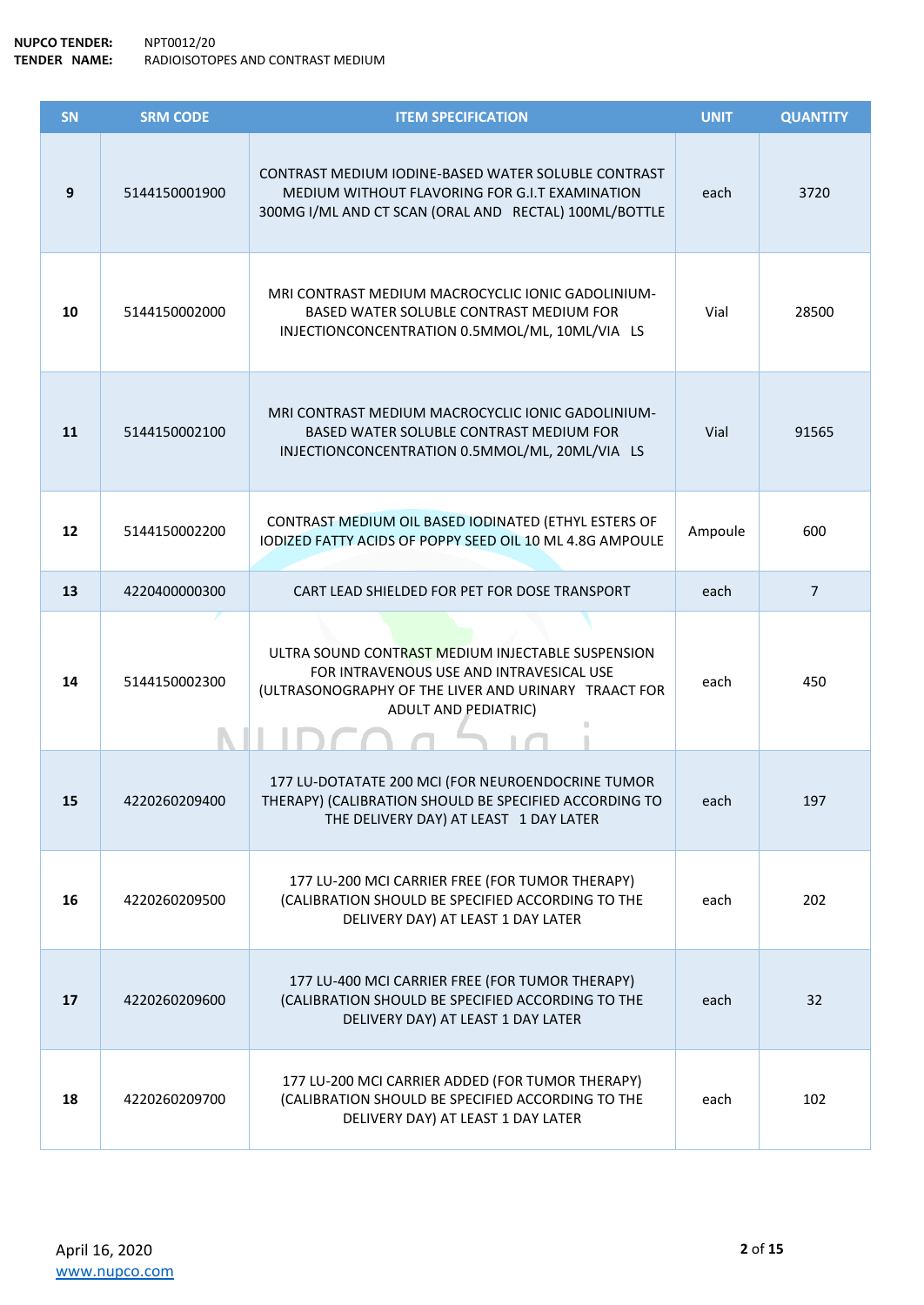| SN | <b>SRM CODE</b> | <b>ITEM SPECIFICATION</b>                                                                                                                                                                     | <b>UNIT</b> | <b>QUANTITY</b> |
|----|-----------------|-----------------------------------------------------------------------------------------------------------------------------------------------------------------------------------------------|-------------|-----------------|
| 19 | 4220260209800   | 177 LU-400 MCI CARRIER ADDED (FOR TUMOR THERAPY)<br>(CALIBRATION SHOULD BE SPECIFIED ACCORDING TO THE<br>DELIVERY DAY) AT LEAST 1 DAY LATER                                                   | each        | 22              |
| 20 | 4220260209900   | DOTATOC PEPTIDE (FOR LABELING) 100 MICRO GRAM/VIAL                                                                                                                                            | Vial        | 102             |
| 21 | 4220260210000   | DOTATATE PEPTIDE (FOR LABELING) 100 MICRO GRAM/VIAL                                                                                                                                           | Vial        | 222             |
| 22 | 4220260210100   | DOTATOC PEPTIDE WITH ASCORBIC ACID (FOR LABELING) 100<br>MICRO GRAM/VIAL                                                                                                                      | Vial        | 502             |
| 23 | 4220260210200   | DOTATATE PEPTIDE ASCORBIC ACID (FOR LABELING) 100 MICRO<br>GRAM/VIAL                                                                                                                          | Vial        | 882             |
| 24 | 4220260210300   | PSMA11 PEPTIDE (FOR LABELING) 20-50 MICRO GRAM                                                                                                                                                | each        | 972             |
| 25 | 4220260210400   | PSMA617 PEPTIDE (FOR LABELING) 100-600 MICRO GRAM                                                                                                                                             | each        | 182             |
| 26 | 4220260400000   | 177 LU-PSMA 617 200 MCI (FOR TUMOR THERAPY)<br>(CALIBRATION SHOULD BE SPECIFIED ACCORDING TO THE<br>DELIVERY DAY) AT LEAST 1 DAY LATER                                                        | each        | 527             |
| 27 | 4220260400100   | 90 Y CHLORIDE 100 MCI (FOR THERAPY) (CALIBRATION SHOULD<br>BE SPECIFIED ACCORDING TO THE DELIVERY DAY) AT LEAST 1<br><b>DAY LATER</b>                                                         | each        | 101             |
| 28 | 4220260210500   | JR 11 PEPTIDE (FOR LABELING) 100 MICRO GRAM/VIAL                                                                                                                                              | Vial        | 150             |
| 29 | 4220260210600   | FAPI KIT (FOR LABELING) 100 MICRO GRAM/VIAL                                                                                                                                                   | Vial        | 225             |
| 30 | 4220260210700   | 57 CO FLOOD SOURCES (FOR GAMMA CAMERA CALIBRATION)<br>20 MCI (CALIBRATION SHOULD BE SPECIFIED AT LEAST FOR THE<br>DELIVERY DAY) DIMENSIONS ACCORDING TO THE END USER<br>WITH SHIELDING TROLLY | each        | 22              |
| 31 | 4220260204800   | 68 GA-GENERATOR 50 MCI RESIN COLUMN (FOR PET/CT)<br>(CALIBRATION SHOULD BE SPECIFIED AT LEAST FOR THE<br>DELIVERY DAY)                                                                        | each        | 4               |
| 32 | 4220260210800   | 68 GA-GENERATOR 100 MCI METALLIC COLUMN (FOR PET/CT)<br>(CALIBRATION SHOULD BE SPECIFIED AT LEAST FOR THE<br>DELIVERY DAY)                                                                    | each        | 10              |
| 33 | 4220260210900   | 68 GA-GENERATOR 100 MCI RESIN COLUMN (FOR PET/CT)<br>(CALIBRATION SHOULD BE SPECIFIED AT LEAST FOR THE<br>DELIVERY DAY)                                                                       | each        | $\mathbf{1}$    |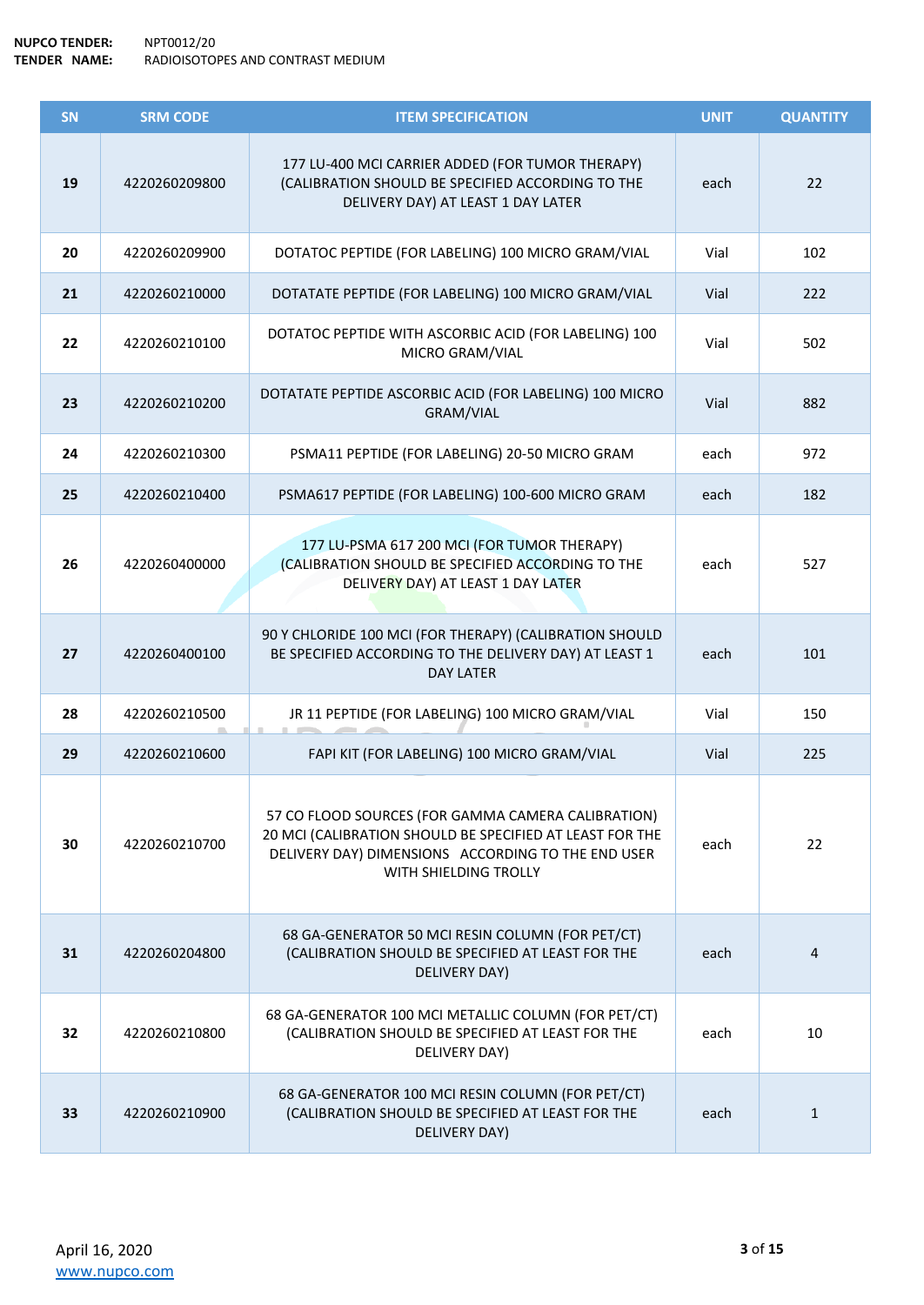| SN | <b>SRM CODE</b> | <b>ITEM SPECIFICATION</b>                                                                                                                                                            | <b>UNIT</b> | <b>QUANTITY</b> |
|----|-----------------|--------------------------------------------------------------------------------------------------------------------------------------------------------------------------------------|-------------|-----------------|
| 34 | 4220260211000   | 90 YTTRIUM CHLORIDE(FOR SYNOVECTOMY) 12 MCI<br>(CALIBRATION SHOULD BE SPECIFIED ACCORDING TO THE<br>DELIVERY DAY) AT LEAST 3 DAYS LATER                                              | each        | 46              |
| 35 | 4220260211100   | 90 YTTRIUM MICROSPHERE BOUNDED IN RESIN 3 GBQ (FOR<br>LIVER TUMOR THERAPY) (CALIBRATION SHOULD BE SPECIFIED<br>ACCORDING TO THE DELIVERY D AY) AT LEAST 2 DAYS LATER                 | each        | 190             |
| 36 | 4220260211200   | 99MTC-TECHNETIUM 99M STERILE GENERATOR (30 GBQ) WITH<br>MINIMUM 10 ELUTION VIALS (CALIBRATION SHOULD BE<br>SPECIFIED ACCORDING TO THE DELI VERY DAY) AT LEAST 3<br><b>DAYS LATER</b> | each        | 419             |
| 37 | 4220260211300   | 99MTC-TECHNETIUM 99M STERILE GENERATOR (25 GBQ) WITH<br>MINIMUM 10 ELUTION VIALS (CALIBRATION SHOULD BE<br>SPECIFIED ACCORDING TO THE DELI VERY DAY) AT LEAST 3<br><b>DAYS LATER</b> | each        | 1544            |
| 38 | 4220260215100   | HMPAO KIT STABILIZED (FOR LABELLING WITH 99 MTC FOR<br>CEREBRAL BLOOD FLOW STUDY) VIAL                                                                                               | Kit         | 1130            |
| 39 | 4220260215200   | HMPAO KIT (FOR LABELLING WITH 99 MTC FOR CEREBRAL<br>BLOOD FLOW STUDY) VIAL LONG EXPIRATION DATE NOT LESS<br>THAN 12 MONTH                                                           | Vial        | 540             |
| 40 | 4220260211400   | HMPAO KIT (FOR LABELING WITH 99 MTC FOR WBC LABELING<br><b>STUDY) VIAL</b>                                                                                                           | Vial        | 650             |
| 41 | 4220260200600   | DISPOSABLE KITS (FOR LUNG VENTILATION SCAN) SHORT TUBE                                                                                                                               | Kit         | 968             |
| 42 | 4220260211500   | SESTAMIBI KITS (FOR LABELING WITH 99MTC FOR CARDIAC<br>BREAST AND PARATHYROID IMAGING) VIAL MAXIMUM ACTIVITY<br>NOT LESS THAN 150 MCI                                                | Kit         | 1670            |
| 43 | 4111621000100   | FLUID, BREATH COLLECTION, UREA BREATH TEST, PYTEST                                                                                                                                   | each        | 8               |
| 44 | 4220260207600   | MEDRONATE II (MDP) BONE (FOR LABELLING WITH 99 MTC FOR<br>BONE IMAGING) VIAL (SHELF LIFE MINIMUM 8 HOURS)                                                                            | Kit         | 2175            |
| 45 | 4111621000200   | UREA BREATH TEST KIT FOR DETECTION OF HELICOBACTER<br>PYLORI BY USING CARBON 13 NON-RADIOACTIVE ISOTOPE. THE<br>PACKAGE INCLUDES ONE CAPSU LE OR POWDER AND<br><b>BREATHING BAGS</b> | Kit         | 16500           |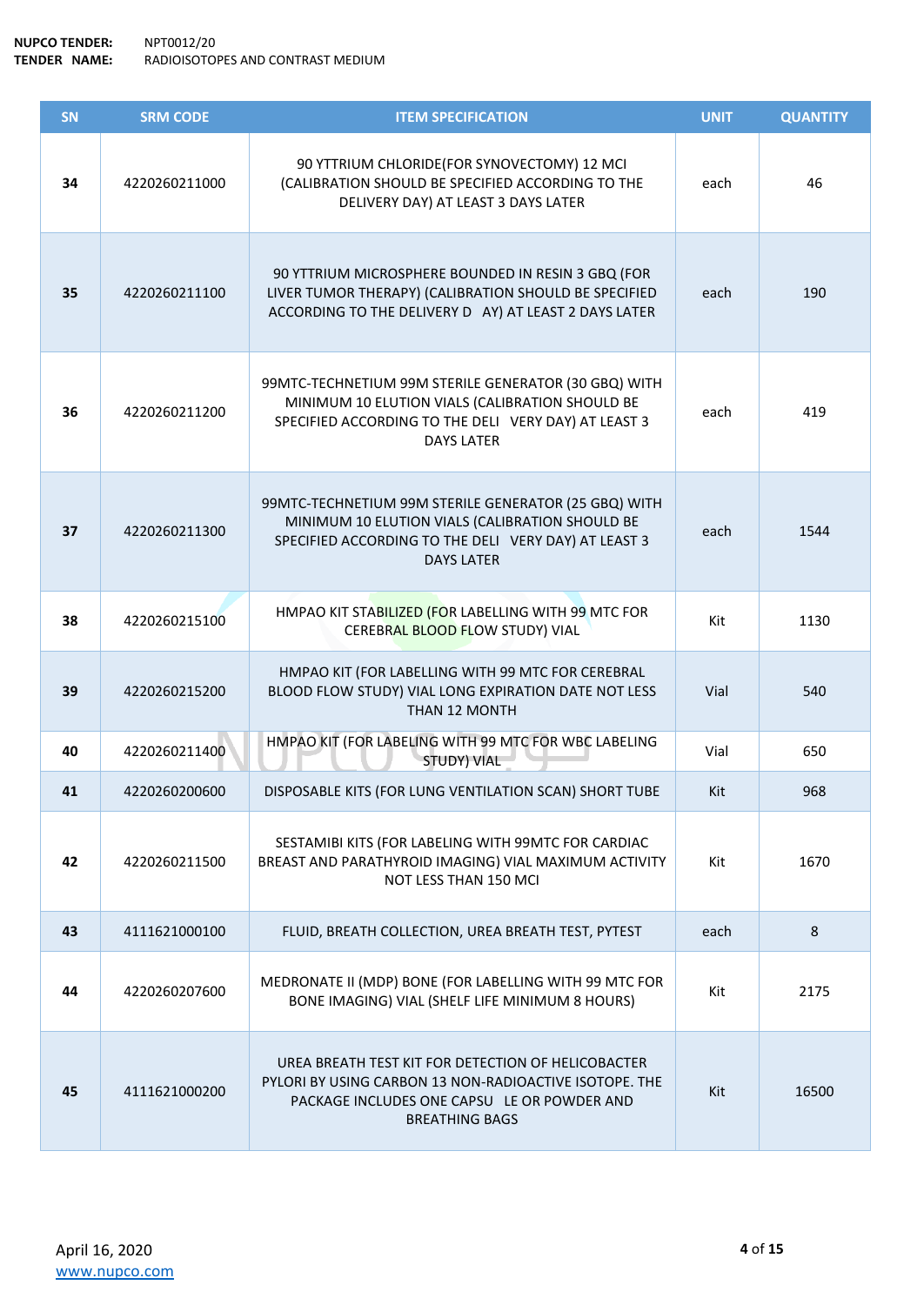## **NUPCO TENDER:** NPT0012/20 **TENDER NAME:** RADIOISOTOPES AND CONTRAST MEDIUM

| <b>SN</b> | <b>SRM CODE</b> | <b>ITEM SPECIFICATION</b>                                                                                                                                       | <b>UNIT</b>       | <b>QUANTITY</b> |
|-----------|-----------------|-----------------------------------------------------------------------------------------------------------------------------------------------------------------|-------------------|-----------------|
| 46        | 4220260211600   | PATIENT LINE AND CARBON KITS COMPATIBLE WITH<br>TECHNIQUES WITH TECHNEGAS MACHINE (INCLUDING PATIENT<br>HOSE)                                                   | each              | 2550            |
| 47        | 4229511902200   | KRYPTON 81 GENERATOR (GEN-10) EXPIRATION 8 HOURS POST<br><b>CALIBRATION</b>                                                                                     | each              | 32              |
| 48        | 4220260211700   | 123 I-SODIUM IODIDE SOLUTION (FOR THYROID GLAND<br>IMAGING) DIAGNOSTIC DOSE 25 MCI (CALIBRATION SHOULD BE<br>SPECIFIED ACCORDING TO THE DE LIVERY DAY) SAME DAY | each              | 1554            |
| 49        | 4220260211800   | F18-NON HUMAIN USE 25 MCI EXPIRATION 12 HOURS POST<br><b>CALIBRATION</b>                                                                                        | each              | 50              |
| 50        | 4220260211900   | F18 FL-DOPA 8 MCI EXPIRATION 4 HOURS POST CALIBRATION                                                                                                           | each              | 600             |
| 51        | 4220260212000   | F18 FL-CHOLINE 8 MCI EXPIRATION 10 HOURS POST<br>CALIBRATION                                                                                                    | each              | 1000            |
| 52        | 4220260212100   | <b>F18 NAF SODIUM FLUORIDE</b>                                                                                                                                  | each              | 750             |
| 53        | 4220260212200   | SODIUM IODIDE (I-124) ORAL SOLUTION 2.5 MCI                                                                                                                     | each              | 100             |
| 54        | 4220260212300   | SODIUM IODIDE (I-124) CAPSULE 100 MCI                                                                                                                           | Capsule           | 22              |
| 55        | 4220260212400   | GA-68 PSMA 11 FOR PROSTAT CANCER 5 MCI EXPIRATION 4<br><b>HOURS POST CALIBRATION</b>                                                                            | each              | 520             |
| 56        | 4220260212500   | GA-68 PSMA 617 FOR PROSTAT CANCER 5 MCI EXPIRATION 4<br><b>HOURS POST CALIBRATION</b>                                                                           | each              | 400             |
| 57        | 4220260212600   | GA-68 DOTA PEPTIDE FOR ENDOCRINE TUMOR 5 MCI<br><b>EXPIRATION 4 HOURS POST CALIBRATION</b>                                                                      | each              | 620             |
| 58        | 4220260212700   | CASETTE FOR GA-68 PSMA SYNTHESES AND ALL REAGENTS                                                                                                               | each              | 650             |
| 59        | 4220260000100   | PATIENT ADMINISTRATION SET (PAS) COMPATIBLE WITH KARL<br>100 TEMA PET INFUSION SYSTEM                                                                           | each              | 17000           |
| 60        | 4220260000200   | SOURCE ADMINISTRATION SET (PAS) COMPATIBLE WITH KARL<br>100 TEMA INFUSION SYSTEM                                                                                | each              | 150             |
| 61        | 4220260205700   | DROP SENSITIVE PH INDICATORS 1 - 14 (COLD)                                                                                                                      | each              | 168             |
| 62        | 4220260207000   | <b>ISOLATOR GLOVES LEMAR PAX</b>                                                                                                                                | items<br>(Pieces) | 80              |
| 63        | 4220260212800   | CR-51-CHLORIDE FOR RED CELL MASS 1 MCI (CALIBRATION<br>SHOULD BE SPECIFIED ACCORDING TO THE DELIVERY DAY) AT<br><b>LEAST 1 DAY LATER</b>                        | each              | 30              |
| 64        | 4220180005100   | <b>GLOVES RADIATION ATTENUATION POWDER FREE</b>                                                                                                                 | each              | 270             |
| 65        | 4220410100000   | PET SYRINGE SHIELD 5CC                                                                                                                                          | each              | 38              |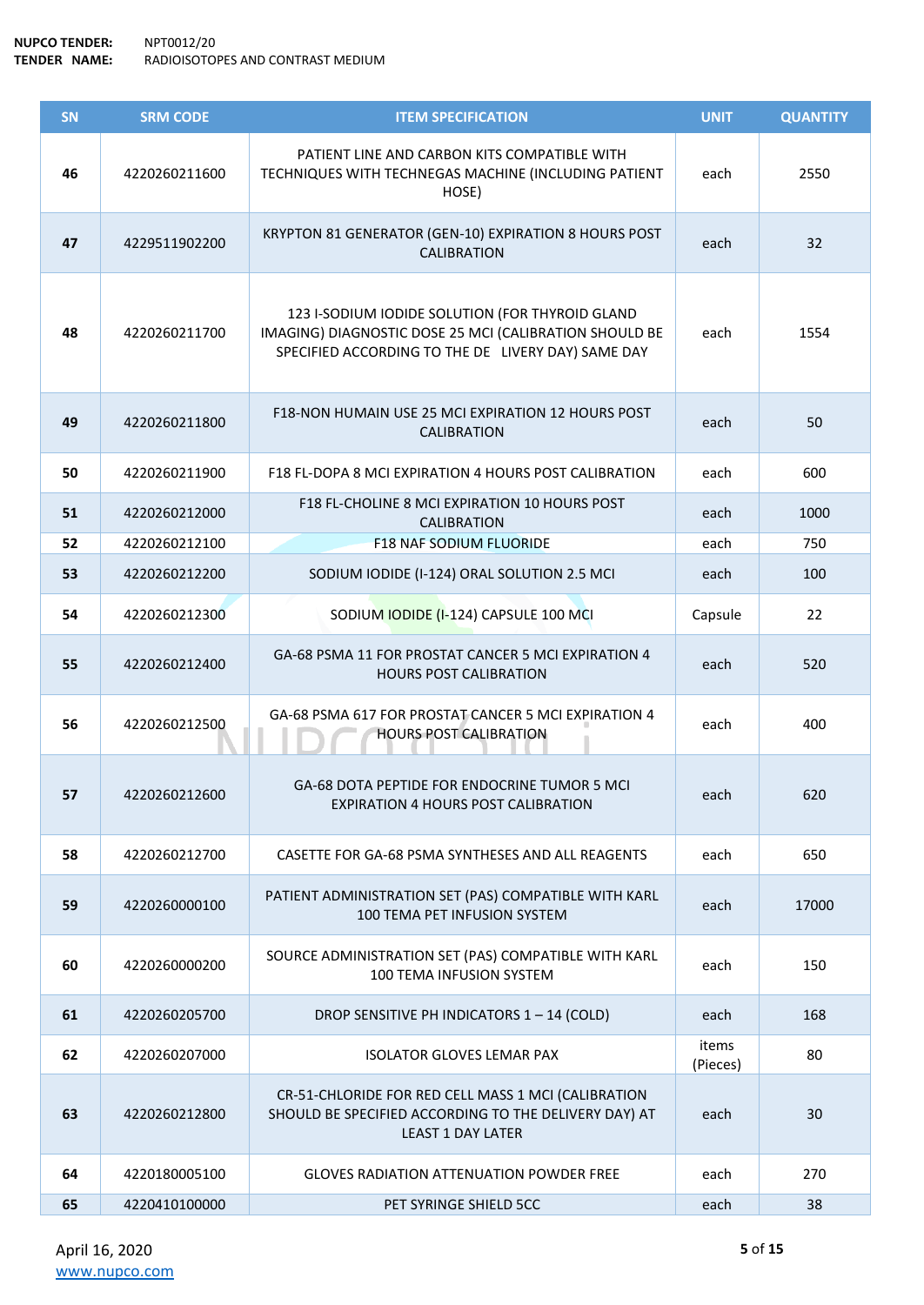| SN | <b>SRM CODE</b> | <b>ITEM SPECIFICATION</b>                                                                                                                           | <b>UNIT</b> | <b>QUANTITY</b> |
|----|-----------------|-----------------------------------------------------------------------------------------------------------------------------------------------------|-------------|-----------------|
| 66 | 4220410100100   | PET SYRINGE SHIELD 10CC                                                                                                                             | each        | 25              |
| 67 | 4220410100200   | TECHNETIUM SYRINGE SHIELD 1CC                                                                                                                       | each        | 68              |
| 68 | 4220410100300   | TECHNETIUM SYRINGE SHIELD 3 CC                                                                                                                      | each        | 81              |
| 69 | 4220410100400   | TECHNETIUM SYRINGE SHIELD 5CC                                                                                                                       | each        | 60              |
| 70 | 4220410100500   | TECHNETIUM SYRINGE SHIELD 10CC                                                                                                                      | each        | 28              |
| 71 | 4220410100600   | TUNGSTEN VIAL SHIELD WITH MAGNETIC CAP                                                                                                              | each        | 54              |
| 72 | 4229180000300   | <b>SURGICAL FORCEPS</b>                                                                                                                             | each        | 45              |
| 73 | 4214230102400   | <b>COLOR-CODED LABELS</b>                                                                                                                           | each        | 659             |
| 74 | 4220401700000   | VIAL/SYRINGE DIPPER COMPATIBLE WITH DOSE CALIBRATOR                                                                                                 | each        | 37              |
| 75 | 4017530500000   | WELL INSERT COMPATIBLE WITH DOSE CALIBRATOR                                                                                                         | each        | 22              |
| 76 | 4220400300000   | 99 MO BREAK THROUGH CANISTER                                                                                                                        | each        | 14              |
| 77 | 4220260212900   | TILMANOCEPT 50 MICRO GRAM (FOR LABELING WITH 99 TC)<br><b>VIAL</b>                                                                                  | Vial        | 206             |
| 78 | 4220260213000   | PSMA-11 (FOR LABELING WITH 99 TC) VIAL                                                                                                              | Vial        | 6               |
| 79 | 4220260213100   | DPD (FOR LABELING WITH 99 TC) VIAL                                                                                                                  | Vial        | 175             |
| 80 | 4220260213200   | CASETTE FOR 177-LU DOTATATE SYNTHESES AND ALL REAGENTS                                                                                              | each        | 180             |
| 81 | 4220260213300   | CASETTE FOR 177-LU PSMA SYNTHESES AND ALL REAGENTS                                                                                                  | each        | 180             |
| 82 | 4220260213400   | 18-F FLT 12 MCI                                                                                                                                     | each        | 230             |
| 83 | 4220260213500   | 18-F FLORBETAPIR 12 MCI                                                                                                                             | each        | 260             |
| 84 | 4220260213600   | 18-F RACLOPRIDE 12 MCI                                                                                                                              | each        | 10              |
| 85 | 4220260213700   | 131   MIBG THERAPY DOSE 150 MCI (CALIBRATION SHOULD BE<br>SPECIFIED ACCORDING TO THE DELIVERY DAY) AT LEAST 3 DAYS<br>LATER                         | each        | 60              |
| 86 | 4220260213800   | 57CO POINT SOURCE USED FOR AUTOMATED QC AND<br>CALIBRATION OF SPECT-CT 0.05 MCI (CALIBRATION SHOULD BE<br>SPECIFIED AT LEAST FOR THE DELIV ERY DAY) | each        | 23              |
| 87 | 4220260213900   | 68GE CYLINDRICAL PHANTOM USED FOR QC AND CALIBRATION<br>OF PET-CT 2.4 MCI                                                                           | each        | 19              |
| 88 | 4220260214000   | 68GE ROD SOURCE USED FOR QC AND CALIBRATION OF PET-CT<br>1.2 MCI EACH 1 ITEM=2 RODS                                                                 | each        | 21              |
| 89 | 4220260214100   | HCL FOR 68GA SYNTHESES                                                                                                                              | each        | 1240            |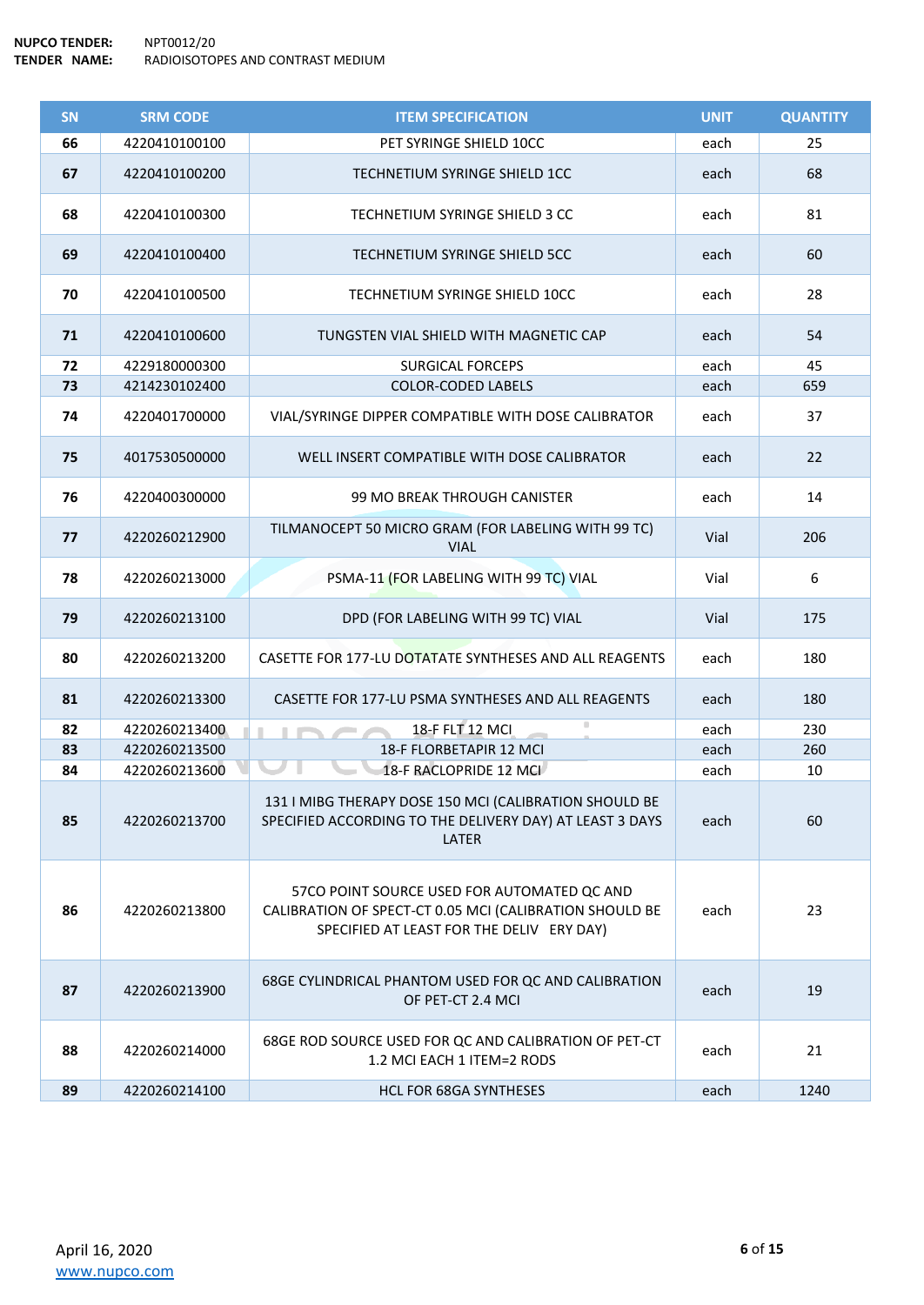| SN | <b>SRM CODE</b> | <b>ITEM SPECIFICATION</b>                                                                                                                                                                                                                                      | <b>UNIT</b>   | <b>QUANTITY</b> |
|----|-----------------|----------------------------------------------------------------------------------------------------------------------------------------------------------------------------------------------------------------------------------------------------------------|---------------|-----------------|
| 90 | 5121250301000   | "CONTRAST MEDIUM (CM) IODINE-BASED LOW<br>OSMOLALITY, WATER SOLUBLE NON- IONIC CONTAST MEDIUM<br>FOR (IOXILAN, OR IOVERSOL OR IOPAMIDOL)   V&1A<br>INJECTION AND FOR BODY CAVITIES, ALSO SUITABLE FOR<br>PEDIATRIC, CONCENTRATION 300MG IODINE ML, 50ML/VIALS" | Vial          | 178442          |
| 91 | 5121250302100   | CONTRAST MEDIUM IODINE-BASED ISOOSMOLAR WATER<br>SOLUBLE NON-IONIC CONTRAST MEDIUM FOR IV AND IA<br>INJECTION CONCENTRATION 320MG IODINE/M L 50ML                                                                                                              | Vial          | 25800           |
| 92 | 5121250302000   | RADIOLOGY NON-IONIC IODINE CONTRAST MEDIUM 320<br>MG/ML ISOOSMOLAR 100ML VIAL                                                                                                                                                                                  | Vial          | 60900           |
| 93 | 5144000000000   | CONTRAST MEDIUM BARIUM-BASED, BARIUM SULFATE<br>SUSPENSION FOR COMPUTED TOMOGRAPHY OF<br>GASTROINTESTINAL TRACT 450 ML BARIUM SULFATE SUSPE<br><b>NSION 0.1% W/V</b>                                                                                           | Pack          | 8564            |
| 94 | 5121250300800   | <b>CONTRAST MEDIUM IODINE- BASED WATER SOLUBLE</b><br>CONTRAST MEDIUM WITH FLAVORING FOR G.I.T EXAMINATION<br>300MG I/ML AND CT SCAN (ORAL) 100ML /BOTTLE.                                                                                                     | <b>Bottle</b> | 111000          |
| 95 | 5121250302600   | MRI CONTRAST MEDIUM MACROCYCLIC NON IONIC<br><b>GADOLINIUM-BASED WATER SOLUBLE CONTRAST MEDIUM FOR</b><br>INJECTION, CONCENTRATION (0.5-1 MMOL/ML) 20ML VIAL                                                                                                   | Vial          | 15300           |
| 96 | 5144000000100   | MRI CONTRAST MEDIUM MACROCYCLIC NON IONIC<br>GADOLINIUM-BASED WATER SOLUBLE CONTRAST MEDIUM FOR<br>INJECTION CONCENTRATION 1MMOL/ML 15ML/V IAL                                                                                                                 | Vial          | 11200           |
| 97 | 5121250301600   | MRI CONTRAST MEDIUM GADOLINIUM-BASED WATER SOLUBLE<br>CONTAIN GADOXETIC ACID DISODIUM FOR HEPATOBILIARY<br>IMAGING FOR IV INJECTION 0.25 M ML/ML 10ML SYRINGE                                                                                                  | Vial          | 6740            |
| 98 | 5121250300700   | CONTRAST MEDIUM (CM) GADOLINIUM-BASED WATER<br>SOLUBLE CONTRAST MEDIUM FOR IV INJECTION<br>CONCENTRATION 0.5M MOL/ML 20ML/VIAL                                                                                                                                 | Vial          | 47              |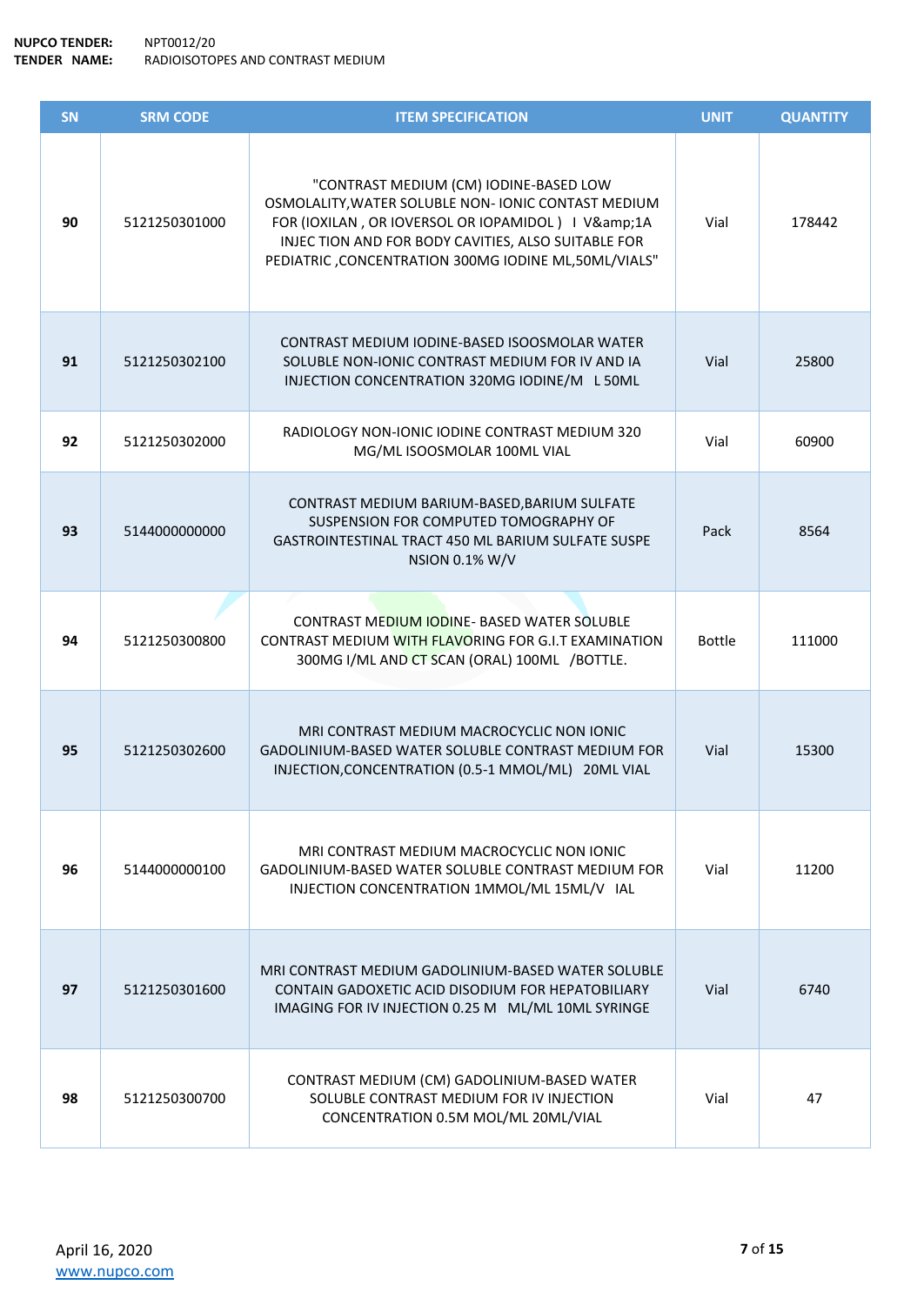| SN  | <b>SRM CODE</b> | <b>ITEM SPECIFICATION</b>                                                                                                                                                | <b>UNIT</b> | <b>QUANTITY</b> |
|-----|-----------------|--------------------------------------------------------------------------------------------------------------------------------------------------------------------------|-------------|-----------------|
| 99  | 4220260203300   | (N-(3-BROMO-246-TRIMETHYLPHENYLCARBAMOYL)<br>METHYLIMINODIACETIC ACID (MEBROFENIN)) FOR LABELLING<br>WITH 99MTC TO EVALUATE HEPATOBILIARY IMAGING<br>5VIAL/KIT           | Kit         | 300             |
| 100 | 4220260203500   | 111IN- OCTREOTIDE (FOR NEUROENDOCRINE TUMORS<br>IMAGING ) 5-6 MCI (CALIBRATION SHOULD BE SPECIFIED<br>ACCORDING TO THE DELIVERY DAY) AT LE AST ONE DAY LATER             | Vial        | 146             |
| 101 | 4220260200100   | 111IN-CAPROMAB PENDETIDE (FOR PROSTA CANCER IMAGING)<br>5-6 MCI                                                                                                          | Vial        | 85              |
| 102 | 4220260203600   | 123 I- MIBG (FOR ADRENAL GLAND IMAGING) 5 MCI<br>(CALIBRATION SHOULD BE SPECIFIED ACCORDING TO THE<br>DELIVERY DAY) SAME DAY                                             | Vial        | 1207            |
| 103 | 4220260201800   | 123 I- IMOAZENIL (FOR BRAIN SCHIZOPHRENIA SCANNING) 6MCI<br>DIAGNOSTIC DOSE (CALIBRATION SHOULD BE SPECIFIED<br>ACCORDING TO THE DELIVERY DAY) AT LEAST ONE DAY LATER    | Vial        | 50              |
| 104 | 4220260201700   | 123   OR 131   NORCHOLESTEROL (FOR ADRENAL SCANNING) 1<br>MCI DIAGNOSTIC DOSE (CALIBRATION SHOULD BE SPECIFIED<br>ACCORDING TO THE DELIVER Y DAY) AT LEAST ONE DAY LATER | Vial        | 82              |
| 105 | 4220260202600   | 123 I -SODIUM IODIDE (FOR THYROID GLAND IMAGING)<br>CAPSULE/VIAL 400 UCI (CALIBRATION SHOULD BE SPECIFIED<br>ACCORDING TO THE DELIVERY DA Y) SAME DAY                    | Capsule     | 712             |
| 106 | 4220260201900   | 123I - DAT SCANS (FOR PARKINSONS DISEASE IMAGING) 5 MCI<br>(CALIBRATION SHOULD BE SPECIFIED ACCORDING TO THE<br>DELIVERY DAY) SAME DAY                                   | Vial        | 332             |
| 107 | 4220260202900   | 131 I-SODIUM IODIDE (FOR THYROID THERAPY) SOLUTION<br>50MCI (CALIBRATION SHOULD BE SPECIFIED ACCORDING TO THE<br>DELIVERY DAY) AT LEAST 3 DAYS LATER                     | Vial        | 1028            |
| 108 | 4220260203900   | 131 I -SODIUM IODIDE (FOR THYROID SCAN) CAPSULES 2.5 MCI<br>(CALIBRATION SHOULD BE SPECIFIED ACCORDING TO THE<br>DELIVERY DAY) AT LEAST 3 DAYS LATER                     | Capsule     | 1449            |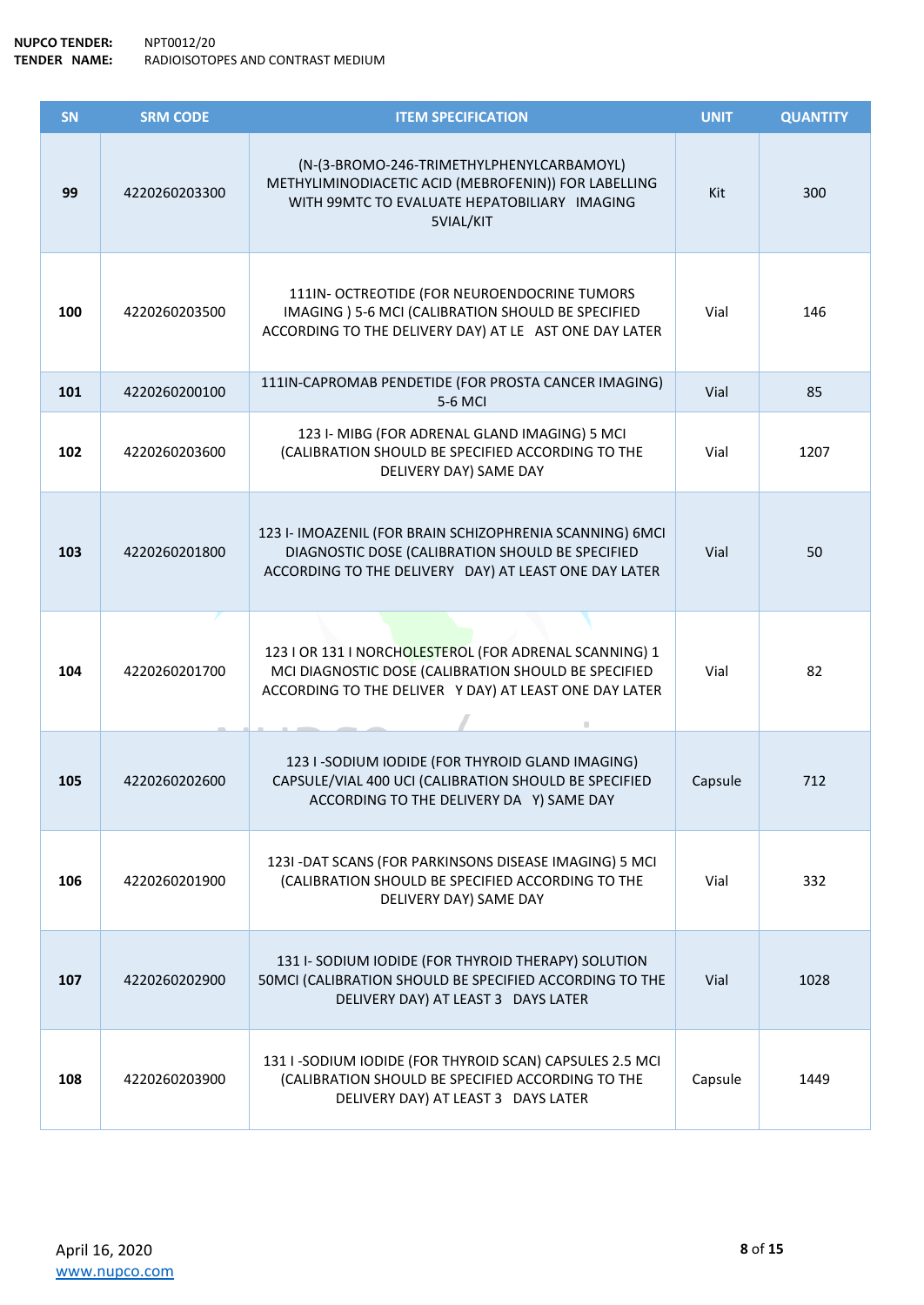| SN  | <b>SRM CODE</b> | <b>ITEM SPECIFICATION</b>                                                                                                                                                                           | <b>UNIT</b> | <b>QUANTITY</b> |
|-----|-----------------|-----------------------------------------------------------------------------------------------------------------------------------------------------------------------------------------------------|-------------|-----------------|
| 109 | 4220260204000   | 131 I-MIBG (FOR ADRENAL IMAGING) DIAGNOSTIC DOSE 2.5<br>MCI (CALIBRATION SHOULD BE SPECIFIED ACCORDING TO THE<br>DELIVERY DAY) AT LEAST 3 DAYS LATER                                                | Vial        | 280             |
| 110 | 4220260204100   | 131 I-MIBG (FOR ADRENAL IMAGING) DIAGNOSTIC DOSE 5 MCI<br>(CALIBRATION SHOULD BE SPECIFIED ACCORDING TO THE<br>DELIVERY DAY) AT LEAST 3 DA YS LATER                                                 | Vial        | 175             |
| 111 | 4220260203000   | 131 I-MIBG THERAPY DOSE (FOR NEUROENDOCRINE TUMOR<br>THERAPY) 50 MCI (CALIBRATION SHOULD BE SPECIFIED<br>ACCORDING TO THE DELIVERY DAY) AT LEAST 3 DAYS LATER                                       | Vial        | 133             |
| 112 | 4220260204200   | 131 I-SODIUM IODIDE (FOR THYROID SCAN) CAPSULES 5.0 MCI<br>(CALIBRATION SHOULD BE SPECIFIED ACCORDING TO THE<br>DELIVERY DAY) AT LEAST 3 D AYS LATER                                                | Capsule     | 1685            |
| 113 | 4220260204400   | 131 I-SODIUM IODIDE (FOR THYROID GLAND THERAPY) CAPSULE<br>30MCI (CALIBRATION SHOULD BE SPECIFIED ACCORDING TO THE<br>DELIVERY DAY) AT LEA ST 3 DAYS LATER                                          | Capsule     | 1255            |
| 114 | 4220260204500   | 131 I-SODIUM IODIDE (FOR THYROID GLAND THERAPY) CAPSULE<br>12 MCI (CALIBRATION SHOULD BE SPECIFIED ACCORDING TO<br>THE DELIVERY DAY) AT LE AST 3 DAYS LATER                                         | Capsule     | 940             |
| 115 | 4220260201100   | 133 BARIUM REFERENCE SOURCE (FOR DOSE CALIBRATOR QC)<br>250 UCI (CALIBRATION SHOULD BE SPECIFIED AT LEAST FOR THE<br>DELIVERY DAY)                                                                  | Source      | 14              |
| 116 | 4220260201300   | 137 CAESIUM REFERENCE SOURCE 250 UCI (FOR DOSE<br>CALIBRATION QC) (CALIBRATION SHOULD BE SPECIFIED AT<br>LEAST FOR THE DELIVERY DAY)                                                                | Source      | 22              |
| 117 | 4220260200300   | 153SM-SAMARIUM (FOR BONE PAIN PALLIATION THERAPY IN<br>SKELETAL METASTASES ), 1 MCI/KG TOTAL 40-70 MCI<br>(CALIBRATION SHOULD BE SPECIFIE D ACCORDING TO THE<br>DELIVERY DAY) AT LEAST 2 DAYS LATER | Vial        | 61              |
| 118 | 4220260201000   | 177 LU-DOTATOC 200 MCI (FOR NEUROENDOCRINE TUMOR<br>THERAPY) CALIBRATION SHOULD BE SPECIFIED ACCORDING TO<br>THE DELIVERY DAY AT LEAST ONE DAY LATER                                                | Vial        | 182             |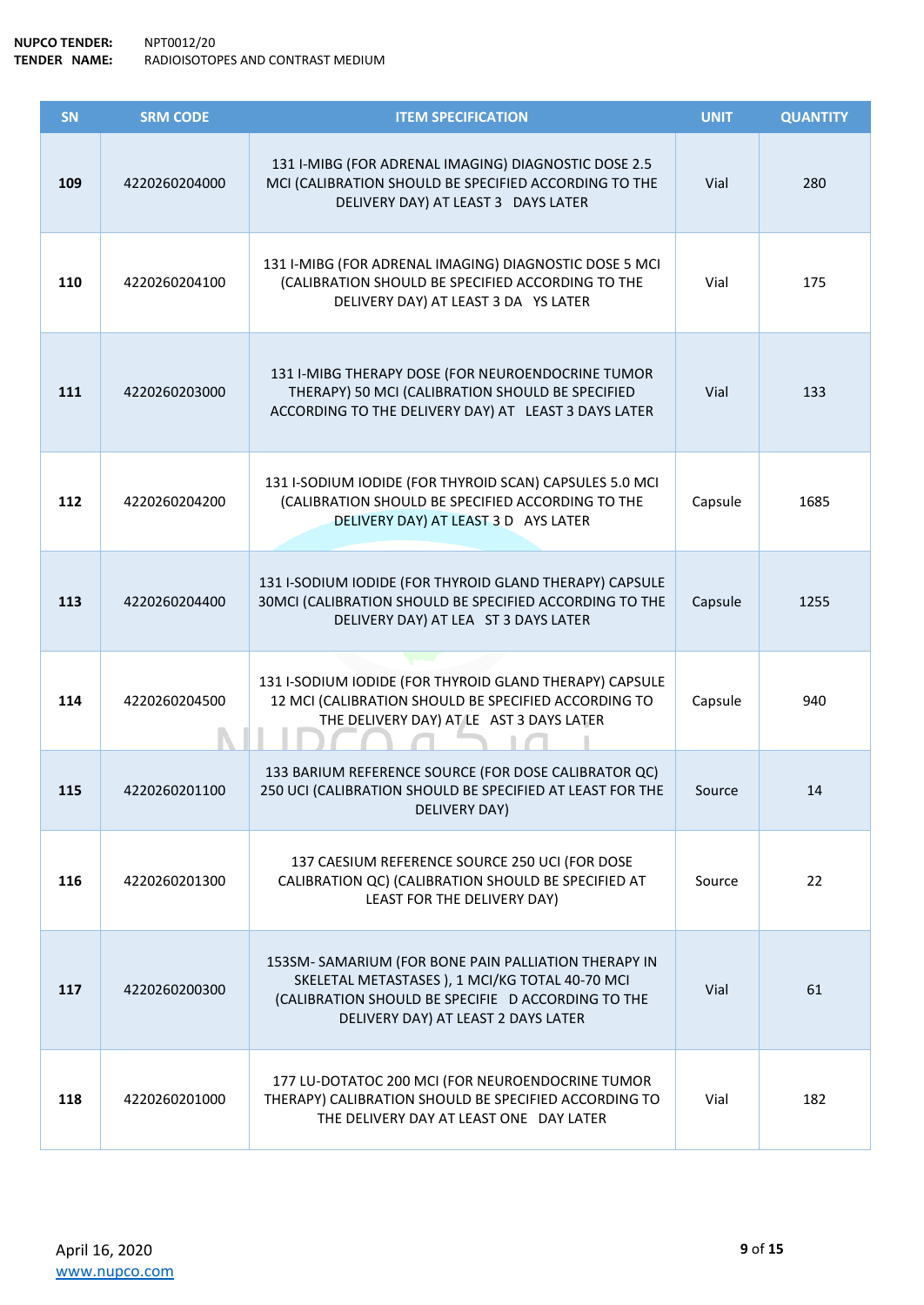| SN  | <b>SRM CODE</b> | <b>ITEM SPECIFICATION</b>                                                                                                                                                                         | <b>UNIT</b>       | <b>QUANTITY</b> |
|-----|-----------------|---------------------------------------------------------------------------------------------------------------------------------------------------------------------------------------------------|-------------------|-----------------|
| 119 | 4220260201600   | 186 - RHENIUM (FOR BONE PALLIATION THERAPY) 5 MCI DOSE<br>(CALIBRATION SHOULD BE SPECIFIED ACCORDING TO THE<br>DELIVERY DAY) AT LEAST ONE DAY LATER                                               | Vial              | 34              |
| 120 | 4220260204600   | 201TL-THALLIUM FOR CARDIAC IMAGING 5 MCI (SOLUTION)<br>(CALIBRATION SHOULD BE SPECIFIED ACCORDING TO THE<br>DELIVERY DAY) AT LEAST 1 DAY LATER                                                    | Vial              | 2317            |
| 121 | 4220260202300   | 32P- PHOSPHORUS (FOR TREATMENT) 5 MCI (SOLUTION)<br>(CALIBRATION SHOULD BE SPECIFIED ACCORDING TO THE<br>DELIVERY DAY) AT LEAST 2 DAYS LAT ER                                                     | Vial              | 20              |
| 122 | 4220260202200   | 57 CO- COBALT POINT MARKER (FOR ANATOMICAL<br>LOCALIZATION) 100 UCI (CALIBRATION SHOULD BE SPECIFIED AT<br>LEAST FOR THE DELIVERY DAY)                                                            | items<br>(Pieces) | 59              |
| 123 | 4220260201200   | 57 CO FLOOD SOURCES (FOR GAMMA CAMERA CALIBRATION)<br>10-15 MCI (CALIBRATION SHOULD BE SPECIFIED AT LEAST FOR<br>THE DELIVERY DAY) DIMENSI ONS ACCORDING TO THE END<br>USER WITH SHIELDING TROLLY | Source            | 36              |
| 124 | 4220260201400   | 57 CO REFERENCE SOURCES (FOR DOSE CALIBRATION QC) 5 MCI<br>(CALIBRATION SHOULD BE SPECIFIED AT LEAST FOR THE<br>DELIVERY DAY)                                                                     | Source            | 24              |
| 125 | 4220260201500   | 60 CO REFERENCE SOURCES (FOR DOSE CALIBRATION QC) 50 UCI<br>(CALIBRATION SHOULD BE SPECIFIED AT LEAST FOR THE<br>DELIVERY DAY)                                                                    | Source            | 19              |
| 126 | 4220260204700   | 67 GA-GALLIUM 5MCI (SOLUTION) (CALIBRATION SHOULD BE<br>SPECIFIED ACCORDING TO THE DELIVERY DAY) AT LEAST 3 DAYS<br>LATER                                                                         | Vial              | 2583            |
| 127 | 4220260214900   | 68 GA-GENERATOR 50 MCI METALLIC COLUMN (FOR PET/CT)<br>(CALIBRATION SHOULD BE SPECIFIED AT LEAST FOR THE<br>DELIVERY DAY)                                                                         | each              | 8               |
| 128 | 4220260204900   | 82 RB-GENERATOR 100 MCI (FOR PET/CT) INFUSION SYSTEM<br>COMPATIBLE (CALIBRATION SHOULD BE SPECIFIED AT LEAST<br>FOR THE DELIVERY DAY)                                                             | each              | 48              |
| 129 | 4220260203200   | 89 SR-STRENTIUM 4MCI (THERAPEUTIC) FOR BONE PALLIATION<br>(CALIBRATION SHOULD BE SPECIFIED ACCORDING TO THE<br>DELIVERY DAY) AT LEAST 2 D AYS LATER                                               | Ampoule           | 48              |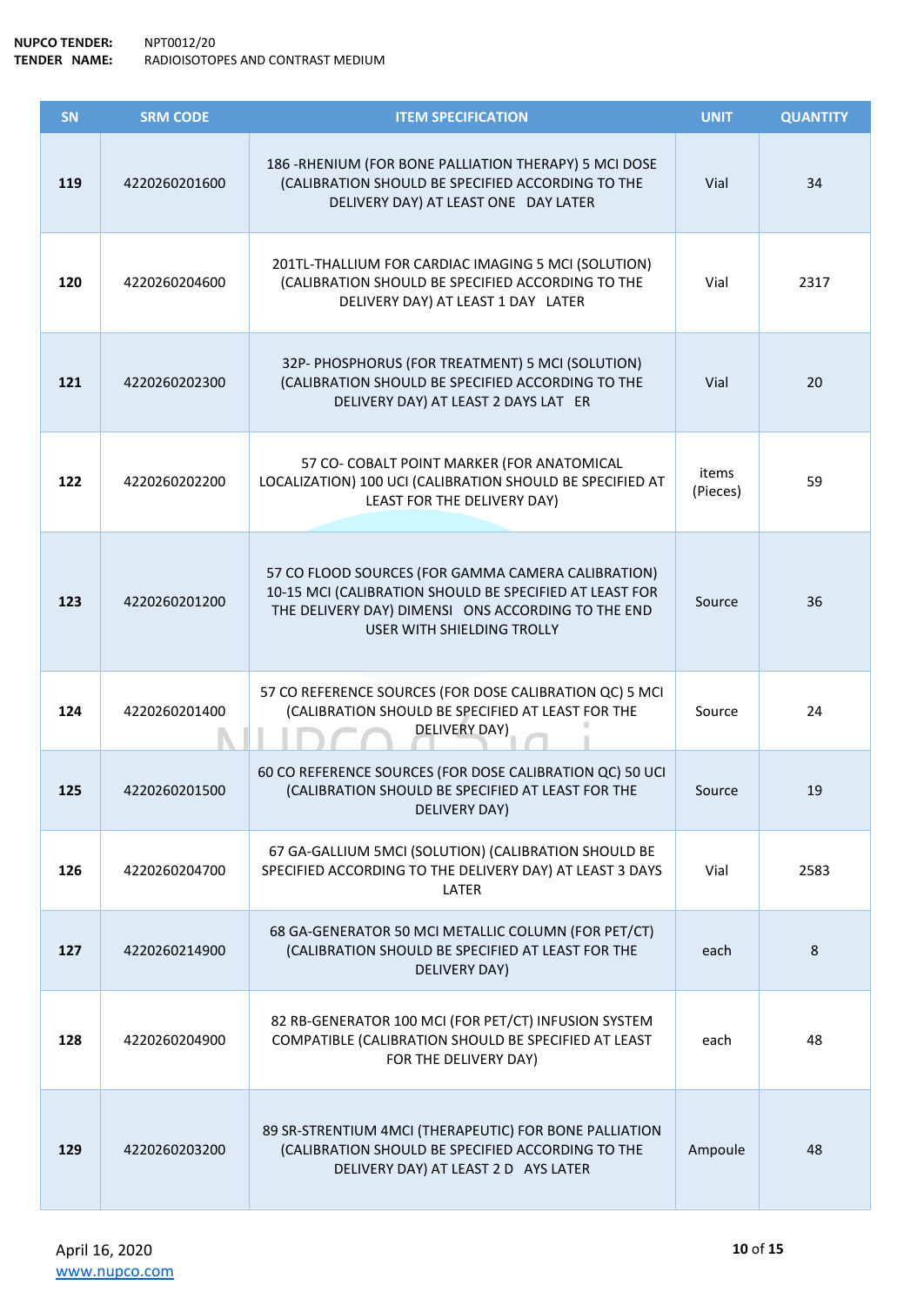| SN  | <b>SRM CODE</b> | <b>ITEM SPECIFICATION</b>                                                                                                                                                                | <b>UNIT</b>       | <b>QUANTITY</b> |
|-----|-----------------|------------------------------------------------------------------------------------------------------------------------------------------------------------------------------------------|-------------------|-----------------|
| 130 | 4220260200900   | 90 YTTRIUM CHLORIDE (FOR SYNOVECTOMY) 6 MCI<br>(CALIBRATION SHOULD BE SPECIFIED ACCORDING TO THE<br>DELIVERY DAY) AT LEAST 3 DAYS LATER                                                  | Vial              | 30              |
| 131 | 4220260202000   | 90 YTTRIUM - IBRITUMAB TIUXETAN 30 MCI (FOR NHL<br>TREATMENT) DOSE ACCORDING TO ORDER (CALIBRATION<br>SHOULD BE SPECIFIED ACCORDING TO THE DELIVERY DAY) AT<br><b>LEAST 3 DAYS LATER</b> | Vial              | 12              |
| 132 | 4220260200800   | 90 YTTRIUM MICROSPHERE EMBEDDED IN GLASS MATRIX 5-20<br>GBQ (FOR LIVER TUMOR THERAPY)                                                                                                    | Vial              | 119             |
| 133 | 4220260205000   | 99M TC-TECHNETIUM 99M STERILE GENERATOR (400MCI)<br>CALIBRATION SHOULD BE SPECIFIED ACCORDING TO THE<br><b>DELIVERY DAY</b>                                                              | items<br>(Pieces) | 93              |
| 134 | 4220260205100   | 99M TC- TECHNETIUM 99M STERILE GENERATOR (600 MCI)<br>WITH MINIMUM 10 ELUTION VIALS (CALIBRATION SHOULD BE<br>SPECIFIED ACCORDING TO THE DELIVERY DAY) AT LEAST 3 DAYS<br>LATER          | items<br>(Pieces) | 324             |
| 135 | 4220260205200   | 99MTC-TECHNETIUM 99M STERILE GENERATOR (270MCI)<br>CALIBRATION SHOULD BE SPECIFIED ACCORDING TO THE<br><b>DELIVERY DAY</b>                                                               | items<br>(Pieces) | 109             |
| 136 | 4220260205300   | 99MTC-TECHNETIUM 99M STERILE GENERATOR 20 GBQ (540<br>MCI) ±5% CALIBRATION SHOULD BE SPECIFIED AT LEAST AFTER<br>THREE DAYS FROM THE DELIV ERY DAY                                       | items<br>(Pieces) | 590             |
| 137 | 4220260205600   | CHROMATOGRAPHY MOBILE PHASES (SOLVENTS) (COLD)                                                                                                                                           | Kit               | 121             |
| 138 | 4220260214800   | DISPOSABLE KITS (FOR LUNG VENTILATION AEROSOL SCAN)<br>LONG TUBE TUBE                                                                                                                    | Kit               | 960             |
| 139 | 4220260100300   | DMSA KITS (FOR LABELLING WITH 99MTC FOR RENAL CORTICAL<br>IMAGING) 5 VIAL/KIT SHELF LIFE AT LEAST 6 HOURS                                                                                | Kit               | 1852            |
| 140 | 4220260215000   | DROP STRIP SENSITIVE PH INDICATORS (1-14)                                                                                                                                                | each              | 84              |
| 141 | 4220260205800   | DTPA KITS (FOR LABELLING WITH 99M TC FOR RENAL FUNCTION<br>IMAGING) 5VIAL/KIT SHELF LIFE AT LEAST 8 HOURS                                                                                | Kit               | 1826            |
| 142 | 4220260206000   | HDP KITS (FOR LABELLING WITH 99 MTC FOR BONE SCAN<br>IMAGING) 5 VIAL/KIT                                                                                                                 | Kit               | 1356            |
| 143 | 4220260206100   | HIDA KIT (FOR LABELLING WITH 99MTCTO EVALUATE HEPATO-<br><b>BILIARY KINETICS) 5VIAL/KIT</b>                                                                                              | Kit               | 1207            |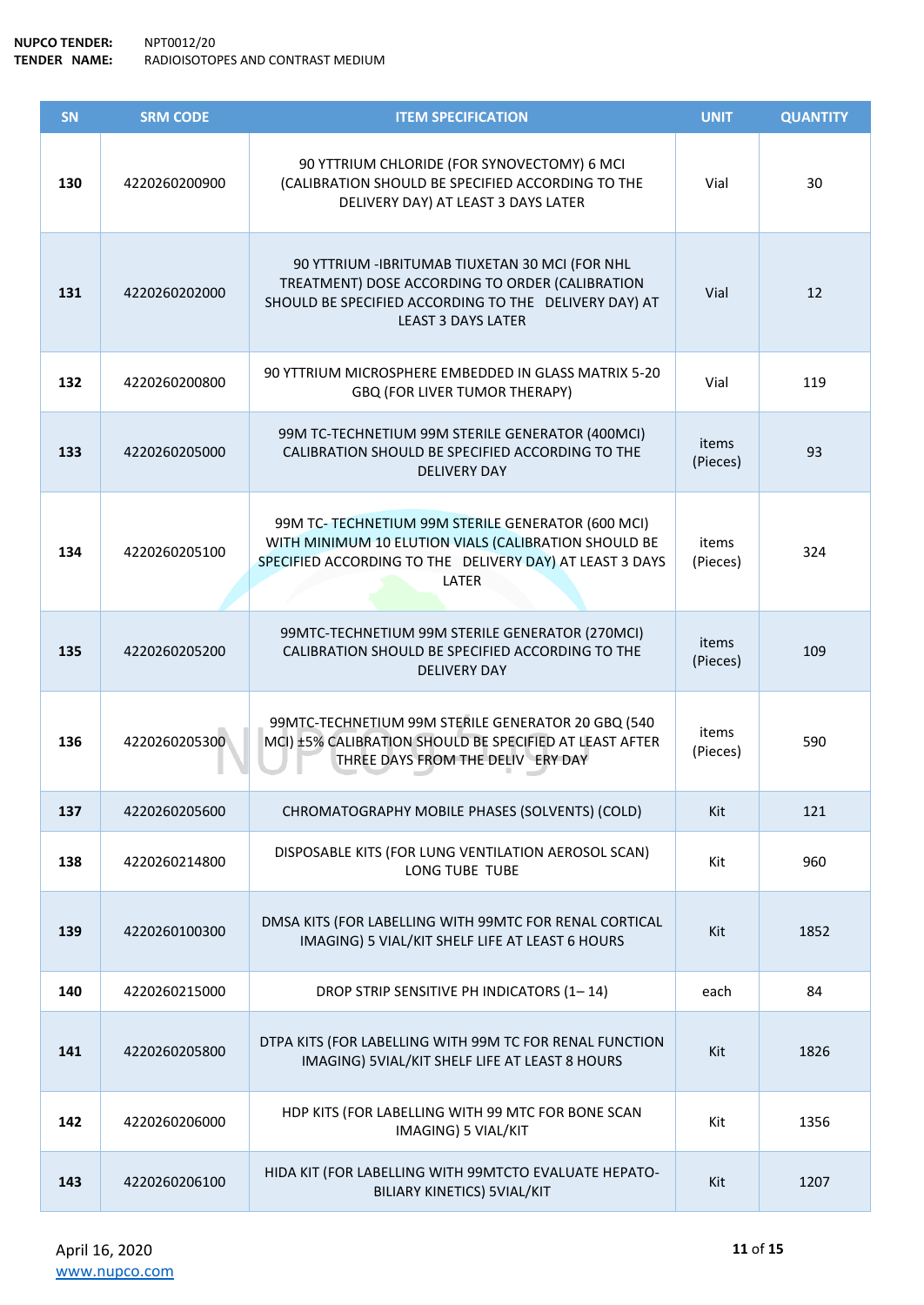| SN  | <b>SRM CODE</b> | <b>ITEM SPECIFICATION</b>                                                                                                                                    | <b>UNIT</b>       | <b>QUANTITY</b> |
|-----|-----------------|--------------------------------------------------------------------------------------------------------------------------------------------------------------|-------------------|-----------------|
| 144 | 4220260206200   | HMPAO KIT (FOR LABELLING WITH 99 MTC FOR CEREBRAL<br>BLOOD FLOW STUDY (5VIAL/KIT).                                                                           | Kit               | 752             |
| 145 | 4220260206300   | HSA KITS (FOR LABELLING WITH 99MTC FOR PROTEIN LOSING<br>ENTEROPATHY IMAGING) 5 VIAL/KIT                                                                     | Kit               | 475             |
| 146 | 4220260206400   | I-131 SODIUM IODIDE (FOR THYROID GLAND THERAPY)<br>CAPSULES 50 MCI (CALIBRATION SHOULD BE SPECIFIED<br>ACCORDING TO THE DELIVERY DAY) AT L EAST 3 DAYS LATER | Capsule           | 1465            |
| 147 | 4220260202800   | I 131- SODIUM IODIDE (FOR THYROID GLAND IMAGING)<br>CAPSULE 100 UCI (CALIBRATION SHOULD BE SPECIFIED<br>ACCORDING TO THE DELIVERY DAY) AT LEAST 3 DAYS LATER | Capsule           | 180             |
| 148 | 4220260206700   | I-131-SODIUM IODIDE (FOR THYROID GLAND THERAPY)<br>CAPSULES 10 MCI (CALIBRATION SHOULD BE SPECIFIED<br>ACCORDING TO THE DELIVERY DAY) AT L EAST 3 DAYS LATER | Capsule           | 2795            |
| 149 | 4220260206800   | I-131 SODIUM IODIDE (FOR THYROID GLAND THERAPY)<br>CAPSULE 100 MCI (CALIBRATION SHOULD BE SPECIFIED<br>ACCORDING TO THE DELIVERY DAY) AT LEAST 3 DAYS LATER  | Capsule           | 864             |
| 150 | 4220260206900   | IODINE 125 (I-125) SEED LOCALIZATION FOR NONPALPABLE<br>BREAST LESIONS 4.6 MBQ (AROUND 125 µCI)                                                              | each              | 75              |
| 151 | 4220260207100   | LEUKOKIT FOR AUTOLOGOUS WBC LABELLING (INCLUDING SET<br>OF DISPOSABLE ITEMS AND REAGENT)                                                                     | items<br>(Pieces) | 212             |
| 152 | 4220260207300   | MAA KITS (FOR LABELLING WITH 99MTC TO EVALUATE LUNG<br>PERFUSION) 5VIAL/KIT SHELF LIFE AT LEAST 6 HOURS                                                      | Kit               | 3039            |
| 153 | 4220260207400   | MAG3 KITS (FOR LABELLING WITH 99MTC TO EVALUATE RENAL<br>EXECRETORY FUNCTION) NON BOIL-5 VIAL/KIT                                                            | Kit               | 1405            |
| 154 | 4220260207500   | MAG3 KITS (FOR LABELLING WITH 99MTC TO EVALUATE RENAL<br>EXECRETORY FUNCTION) 5VIAL/KIT SHELF LIFE AT LEAST 5<br><b>HOURS</b>                                | Kit               | 1833            |
| 155 | 4220260215300   | MEDRONATE II (MDP) BONE KIK (FOR LABELLING WITH 99 MTC<br>FOR BONE IMAGING ) VIAL MAXIMUM ACTIVITY NOT LESS THAN<br>300 MCI 5VIAL/KIT                        | Kit               | 2628            |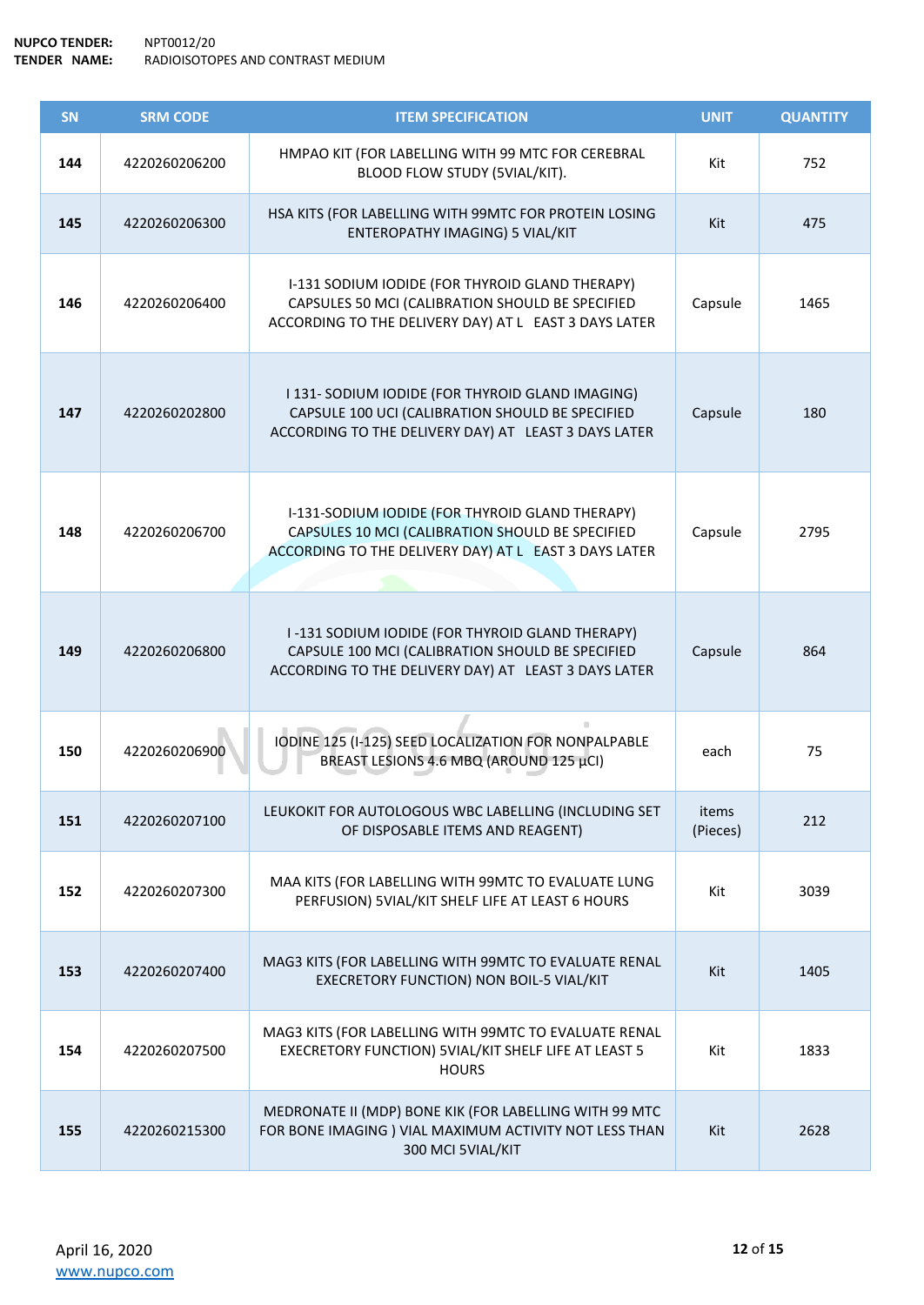| SN  | <b>SRM CODE</b> | <b>ITEM SPECIFICATION</b>                                                                                                                        | <b>UNIT</b>       | <b>QUANTITY</b> |
|-----|-----------------|--------------------------------------------------------------------------------------------------------------------------------------------------|-------------------|-----------------|
| 156 | 4220260200500   | ANTI-GRANULOCYTE MONOCLONAL ANTIBODIES (ANTI-G-<br>MABS) FOR WBC SCAN                                                                            | Kit               | 151             |
| 157 | 4220260202400   | NANOCOLLOID KITS (FOR LABELLING WITH 99 MTC FOR<br>LYMPHOSCINTIGRAPHY IMAGING) (5 VIAL/KIT)                                                      | Kit               | 2414            |
| 158 | 4220260200400   | OCTREOTIDE KITS (FOR LABELING WITH 99 MTC FOR<br>NEUROENDOCRINE TUMOR IMAGING) 20 MICROGRAM/VIAL                                                 | Kit               | 694             |
| 159 | 4220260207900   | PYP KITS (FOR LABELLING WITH 99 MTC FOR CARDIAC IMAGING)<br>5VIAL/KIT                                                                            | Kit               | 3045            |
| 160 | 4220260208000   | RADIONUCLIDE GD153 LINE SOURCE FOR CARDIO GAMMA<br>CAMERA CALIBRATION 10 MCI (CALIBRATION SHOULD BE<br>SPECIFIED AT LEAST FOR THE DELIVER Y DAY) | items<br>(Pieces) | 6               |
| 161 | 4220260208300   | SESTAMIBI KITS (FOR LABELLING WITH 99MTC FOR CARDIAC<br>BREAST AND PARATHYROID IMAGING) 5VIAL/KIT MAXIMUM<br>ACTIVITY NOT LESS THAN 300 MC I     | Kit               | 2295            |
| 162 | 4220260208500   | SODIUM IODIDE I-131 CAPSULE 25 MCI CALIBRATION<br>(CALIBRATION SHOULD BE SPECIFIED ACCORDING TO THE<br>DELIVERY DAY) AT LEAST 3 DAYS LATER       | items<br>(Pieces) | 745             |
| 163 | 4220260208600   | STANNOUS GLUCEPTATE FOR 99MTC LABELING OF RED BLOOD<br>CELLS (5 VIAL/KIT)                                                                        | Kit               | 2655            |
| 164 | 4220260203100   | SULFUR COLLOID KITS (FOR LABELLING WITH 99MTC FOR<br>HEPATIC AND SPLEEN IMAGING) 5VIAL/KIT                                                       | Kit               | 1299            |
| 165 | 4220260209000   | TETROFOSMIN KIT (FOR LABELLING WITH 99MTC FOR<br>MYOCARDIAL PERFUSION IMAGING) 5VIAL/KIT                                                         | Kit               | 3849            |
| 166 | 4220260100200   | THYROTROPIN ALPHA (FOR 131-I SCAN WITH OUT STOPPING<br>THE THYROXIN TREATMENT) 2 VIAL/KIT                                                        | Kit               | 1735            |
| 167 | 4220260200700   | TIN COLLOID KITS (FOR LABELLING WITH 99 MTC FOR LIVER AND<br>SPLEEN IMAGING) 5 VIAL/KIT                                                          | Kit               | 1427            |
| 168 | 4220260209200   | ULTRATAG RBC KITS (FOR 99MTC LABELLING OF RED BLOOD<br>CELLS) 5 VIAL/KIT                                                                         | Kit               | 510             |
| 169 | 4220260209300   | UREA C-14 CAPSULE (INCLUDING BREATH KIT)                                                                                                         | items<br>(Pieces) | 13000           |
| 170 | 4220260214200   | PSMA-617 REFERENCE STANDARD FOR (177LU) PSMA-617                                                                                                 | each              | 150             |
| 171 | 4220260214300   | DOTATOC REFERENCE STANDARD FOR (177LU) DOTATOC                                                                                                   | each              | 200             |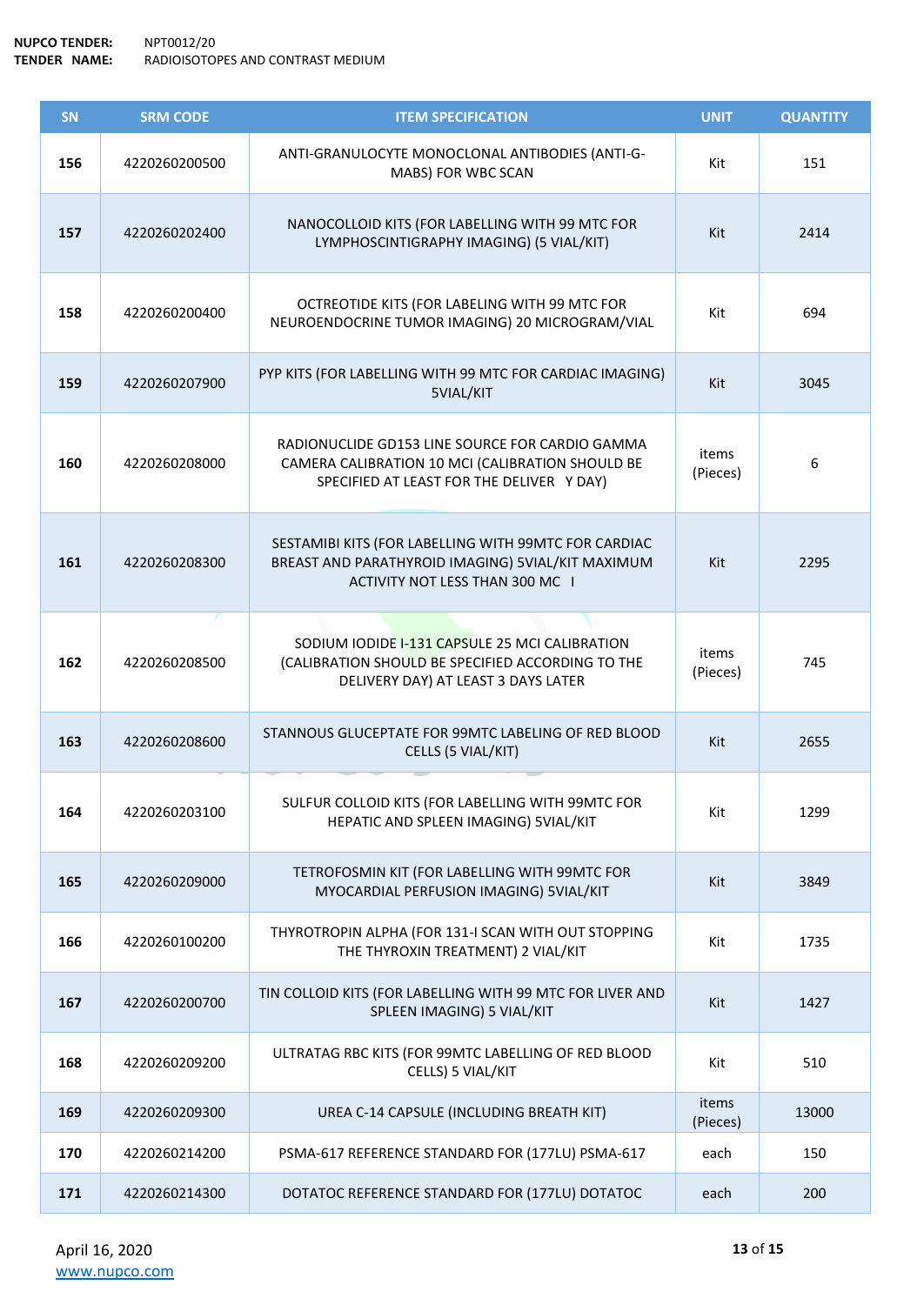**NUPCO TENDER:** NPT0012/20 **TENDER NAME:** RADIOISOTOPES AND CONTRAST MEDIUM

| <b>SN</b> | <b>SRM CODE</b> | <b>ITEM SPECIFICATION</b>                                                                                                                                                                                                                                                                                                                                                                                                                                                                                                                                 | <b>UNIT</b> | <b>QUANTITY</b> |
|-----------|-----------------|-----------------------------------------------------------------------------------------------------------------------------------------------------------------------------------------------------------------------------------------------------------------------------------------------------------------------------------------------------------------------------------------------------------------------------------------------------------------------------------------------------------------------------------------------------------|-------------|-----------------|
| 172       | 4220260214400   | DOTATATE REFERENCE STANDARD FOR (177LU) DOTATATE                                                                                                                                                                                                                                                                                                                                                                                                                                                                                                          | each        | 200             |
| 173       | 4220260214500   | PSMA-11 REFERENCE STANDARD FOR (68GA) DOTATATE                                                                                                                                                                                                                                                                                                                                                                                                                                                                                                            | each        | 152             |
| 174       | 4220260214600   | DOTATOC REFERENCE STANDARD FOR (68GA) DOTATATE                                                                                                                                                                                                                                                                                                                                                                                                                                                                                                            | each        | 200             |
| 175       | 4220260214700   | DOTATATE REFERENCE STANDARD FOR (68GA) DOTATATE                                                                                                                                                                                                                                                                                                                                                                                                                                                                                                           | each        | 202             |
| 176       | 5121223990000   | "CONTRAST MEDIUM: EFFERVESCENT GRANULES CO2<br>PRODUCING GRANULES FOR DOUBLE CONTRAST<br>EXAMINATIONS OF THE STOMACH SODIUM BICARBONATE WI T<br>H CITRIC A ND/OR TARTARIC ACID UNIT DOSE PLASTIC AMPOULE<br>OR PACKET WITH ANTI-FOAMING AGENT PRODUCING<br>APPROXIMATELY 400 ML CO2"                                                                                                                                                                                                                                                                      | Ampoule     | 2110            |
| 177       | 5121250300100   | "CONTRAST MEDIUM (CM)BARIUM-BASED ENEMA KIT W/<br>BARIUM SULFATE FOR SUSPENSION FOR DOUBLE CONTRAST<br>COLON EXAMINATIONS.650 ML OF LOW VI S COSITY (RA PID<br>FLOW), READY TO USE SUSPENSION OF BARIUM SULFATE<br>DENSITY 100% TO 105% W/V WITH DISPERSING AGENT,<br>PERSERVATIVES AN D A NTI - FOAMING AGENT IN A BOTTLE-<br>BAG WITH SCREW CAP FITTINGS, 60 OF1/2 TUBING WITH CAP<br>ASSEMBLY AND ATTACHEDSAFETY END FLEXABLE ENEMA TIP<br>WITH NON-LATEX RETENTION CUFF W ITH ANTI-REFLUX VALVE.<br>1MULTI-PUFF INSUFFLATOR AND 1 AIRLINE EXTENSION." | Kit         | 850             |
| 178       | 5121250300200   | CONTRAST MEDIUM: BARIUM-BASED CONTRAST MEDIA KIT FOR<br>ENTEROCLYSIS 50% W/V                                                                                                                                                                                                                                                                                                                                                                                                                                                                              | Pack        | 600             |
| 179       | 5121250300400   | "CONTRAST MEDIUM (CM) BARIUM-BASED.BARIUM SULFATE<br>SUSPENSION FOR DOUBLE CONTRAST COLON EXAMINATIONS.<br>1900 ML BARIUM SULFATE SUSPENSI O N 105% W/V, HIGH<br>DENSITY, LOW VISCOSITY, BUBBLE-FREE, UNIFORM, NON<br>PRECIPITATING SUSPENSION 1900 ML/GALLON"                                                                                                                                                                                                                                                                                            | Kit         | 200             |
| 180       | 4220260203400   | CHROMATOGRAPHY STRIPS FOR ALL RADIOPHARMACEUTICAL<br><b>QUALITY CONTROL.</b>                                                                                                                                                                                                                                                                                                                                                                                                                                                                              | Kit         | 2202            |
| 181       | 4220260205400   | ALUMINUM BREAKTHROUGH KIT ( STRIPS AND SOLVENT )                                                                                                                                                                                                                                                                                                                                                                                                                                                                                                          | Kit         | 169             |